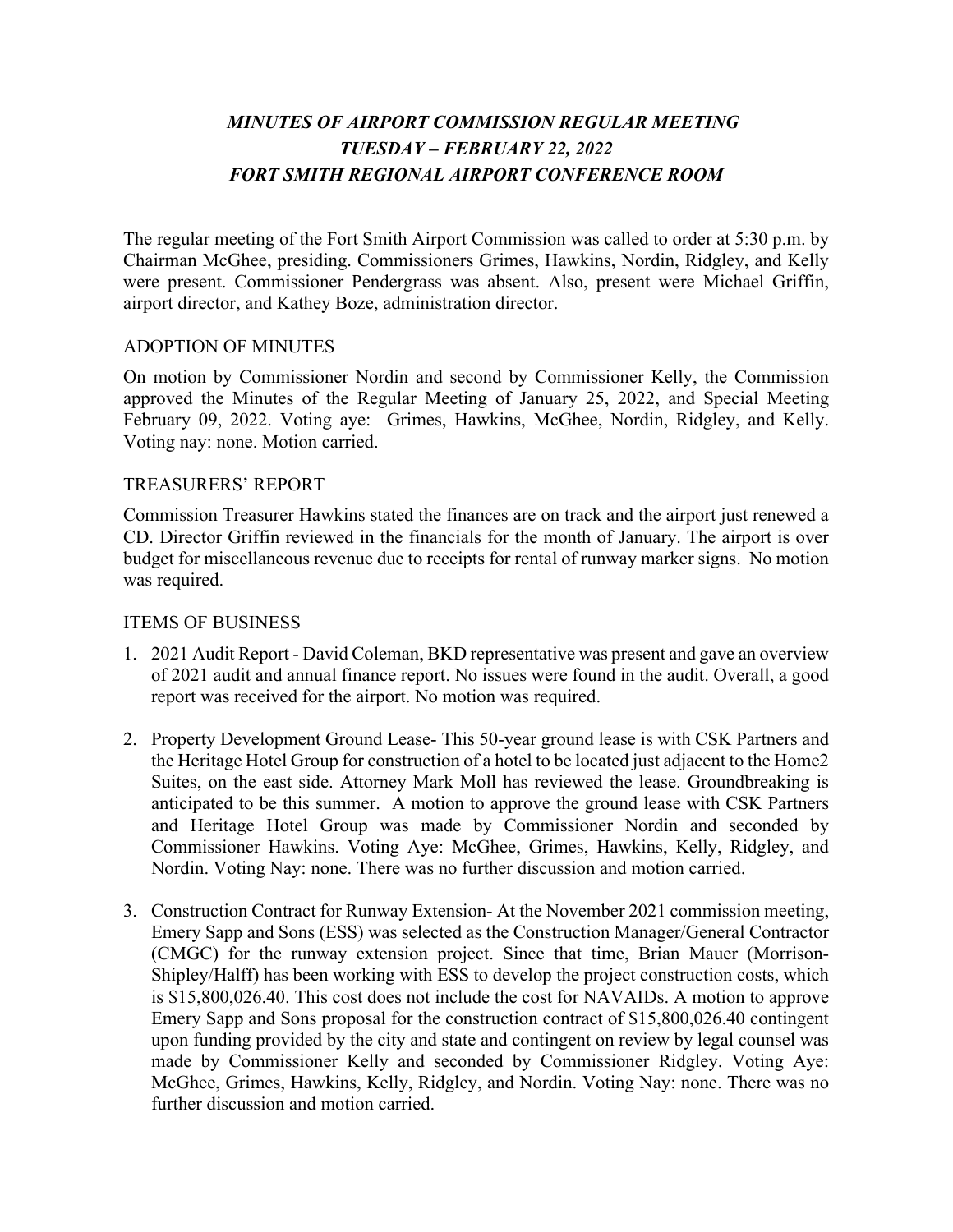# *Minutes of F.S.A.C. Regular Meeting*

*February 22, 2022 Page 2*

- 4. Professional Service Contract for Runway Extension Construction- Morrison-Shipley/Halff has submitted a professional services contract for the construction phase of the project with the cost for engineering and related services at \$1,216,326. Legal counsel has reviewed this contract. A motion to approve the professional service agreement with Morrison-Shipley/HALFF in the amount of \$1,216,326 contingent on funding by the city and state was made by Commissioner Grimes and seconded by Commissioner Nordin. Voting Aye: McGhee, Grimes, Hawkins, Kelly, Ridgley, and Nordin. Voting Nay: none. There was no further discussion and motion carried.
- 5. NAVAID Purchase for Runway Extension- As part of the runway extension project an upgraded 420 glideslope antenna and localizer system will be installed for Runway 26. The cost of this equipment and installation is included in the project with funding by the city and state. The current price of \$820,000 is not finalized but includes a quote from Thales for all equipment along with a 10% escalation for contingency on remaining items. Following installation, the FAA will certify the NAVIDS and take over maintenance. A motion to proceed with purchasing new ILS model 420 glideslope antenna and localizer system to be installed on Runway 26 was made by Commissioner Nordin and seconded by Commissioner Hawkins. Voting Aye: McGhee, Grimes, Hawkins, Kelly, Ridgley, and Nordin. Voting Nay: none. There was no further discussion and motion carried.
- 6. Bids for Airport Vehicle- Bids were received for the replacement of the airport's 2012 Ford Expedition. Breeden Dodge was the sole bidder, and they proposed a 2022 Dodge Durango in the amount of \$42,730. This item was budgeted at \$55,000. Delivery will be in August or later. A motion to accept the bid from Breeden Dodge of a 2022 Dodge Durango in the amount of \$42,730 was made by Commissioner Ridgely and seconded by Commissioner Kelly. Voting Aye: McGhee, Grimes, Hawkins, Kelly, Ridgley, and Nordin. Voting Nay: none. There was no further discussion and motion carried.
- 7. Bids for Mower- Bids were received for a front-end mower with enclosed cab and attachments. Professional Turf Products was the sole bidder with a bid of \$47,345 for the mower and \$6,917.90 for a broom attachment totaling \$54,262.90. The budget includes this purchase in the amount of \$62,500. A motion to accept the bid from Professional Turf Products in the amount of \$54,262.90 was made by Commissioner Nordin and seconded by Commissioner Hawkins. Voting Aye: McGhee, Grimes, Hawkins, Kelly, Ridgley, and Nordin. Voting Nay: none. There was no further discussion and motion carried.
- 8. Director's Report- Staff is preparing for upcoming winter weather.

## NEXT COMMISSION MEETING

The next regularly scheduled meeting of the Fort Smith Airport Commission will be held Tuesday, March 22, 2022, at 5:30 p.m.